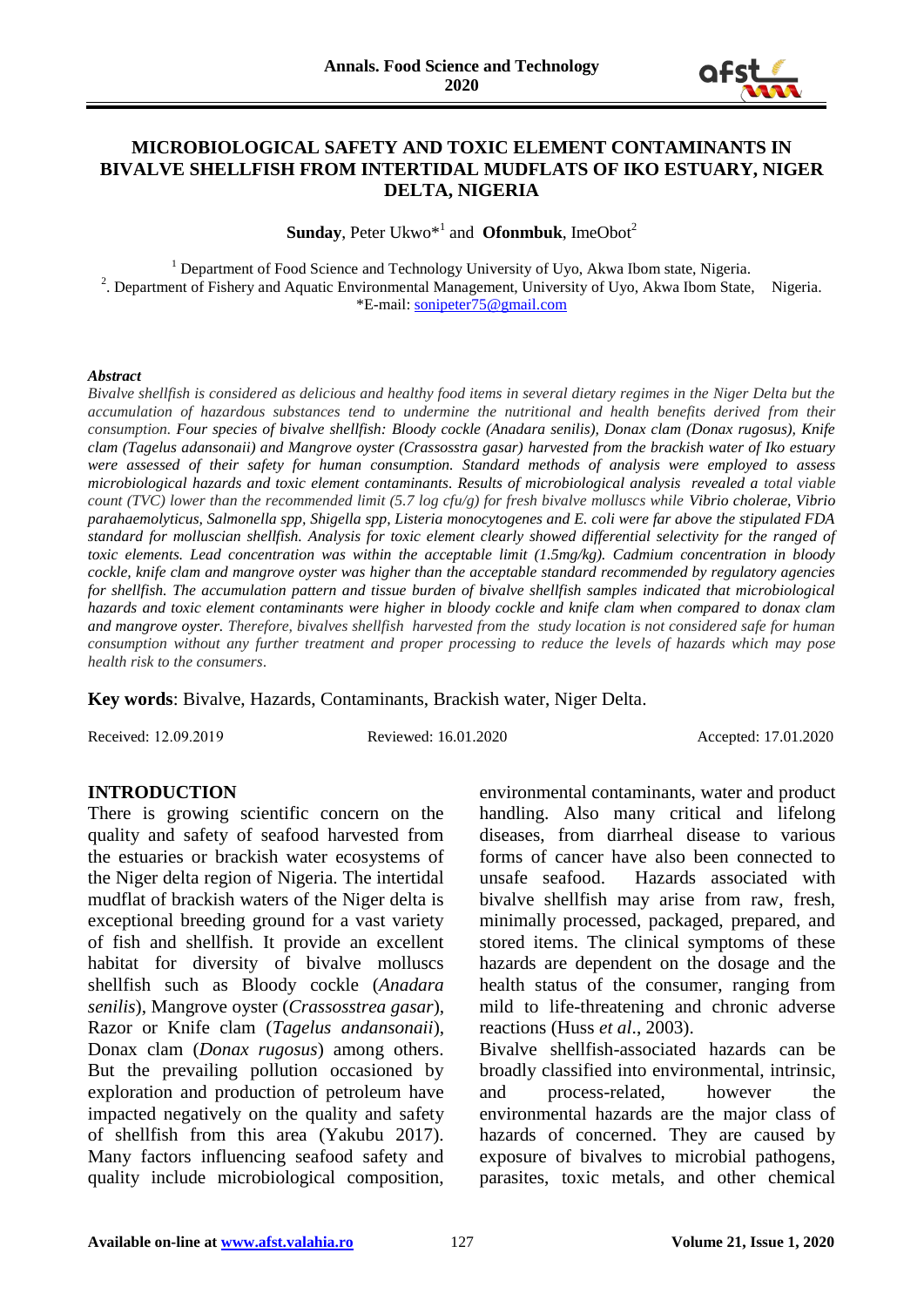

pollutants from their habitats (Venugopal and Gopakumar 2017). The number and type of pathogenic bacteria present in marine or estuarine waters depend on seasonal, climatic and anthropogenic factors (Vernocchi *et al.*, 2007). The bacteria found in bivalves can be indigenous to marine or estuarine environments, non‐indigenous/enteric bacteria that occur due to faecal contamination and bacteria from cross‐contamination during food preparation and processing (Lee and Rangdale 2008). The retention of bacteria by bivalve depends on several factors, such as its form and dimension that influence bacteria adsorption and capture (Silva and Batista, 2008). The feeding physiology of bivalves also determines the accumulation of pathogenic bacteria filtered from the overlying water (Burkhardt and Calci, 2000).According to Lees *et al*., (2010), hazards posed by the routes of transmission from the environment to humans include the consumption of raw, uncooked or lightly cooked bivalve shellfish, representing a significant health risk to the consumers. Also the bioaccumulation of harmful microorganisms in shellfish is compounded by the traditional consumption of certain bivalve shellfish in raw or only mildly cooked dishes. The most notable examples include *Vibrio* species, which account for 20% of all outbreaks of disease (Potasman *et al*., 2002). The presence and concentration of toxic elements in the aquatic environment, including biota, specifically in bivalve molluscs shellfish can be attributed to natural and anthropogenic sources (Oehlenschläger, 2002). Toxic elements particularly mercury, cadmium, lead and arsenic are cumulative in nature and can be assimilated, stored and concentrated by living organisms through the food chain, causing sometimes serious physiological effects.

In several developing countries in Africa, there is a strong economic incentive derived from a sustained demand for bivalve mollusc shellfish as an animal protein source and this is particularly so in Nigeria, Ghana and Cameroon. They are believed to provide an inexpensive source of protein with high biological value, essential minerals such as

selenium, calcium, iron, phosphorus as well as vitamins (Astorga-Espana *et al.,* 2007).In the Niger delta, harvesting of bivalves has little or no regulatory mechanisms in place and this is further exacerbated by high degree of environmental degradation and aquatic perturbation posed by petroleum exploration activities in this region as well as poor sanitary facilities, which require extra attention to curtail the incidence of shellfish-borne diseases (Wala *et al*., 2016; Zabbey and Babantunde, 2015). Due to the health hazards inherent with consumption of bivalves, many developed countries have enacted regulations based on microbiological analysis of water and/ or bivalve flesh. Most of these regulations use coliform counts as an indication of faecal contamination. The objective of this study is to assess microbiological hazards and toxic element contaminants of fresh bivalve species harvested from the brackish water of the Niger delta. This study will assess their suitability for human consumption and provide baseline information on the quality and safety of fresh bivalve species produced from this area.

# **MATERIALS AND METHODS Sample Collection**

The study area lies along Atlantic Coastline in the Niger Delta region of Nigeria at  $(4^{\circ}20 4^{\circ}35'$  and  $7^{\circ}40'$  -  $7^{\circ}50'$ ). The Niger Delta sustains Africa's largest, and the world's third mangrove forest, bearing not only Nigeria's most abundant petroleum resources, but also diversified ecosystems, and numerous aquatic and terrestrial organisms (Okonkwo *et al*., 2015). The coastal waters of the Niger Delta provide an excellent habitat for diversity of fish, shellfish and other seafood products. The location was chosen because of availability of the four (4) species of bivalve molluscs which served as an important delicacy and food for indigenous people. This location is essentially estuarine in nature with brackish water characterized by fine sandy beaches surrounded by mangrove swamp and intertidal mudflat in which Nypa vegetation dominates. The hydrology of this locations presents a cyclic pattern with large amount of precipitation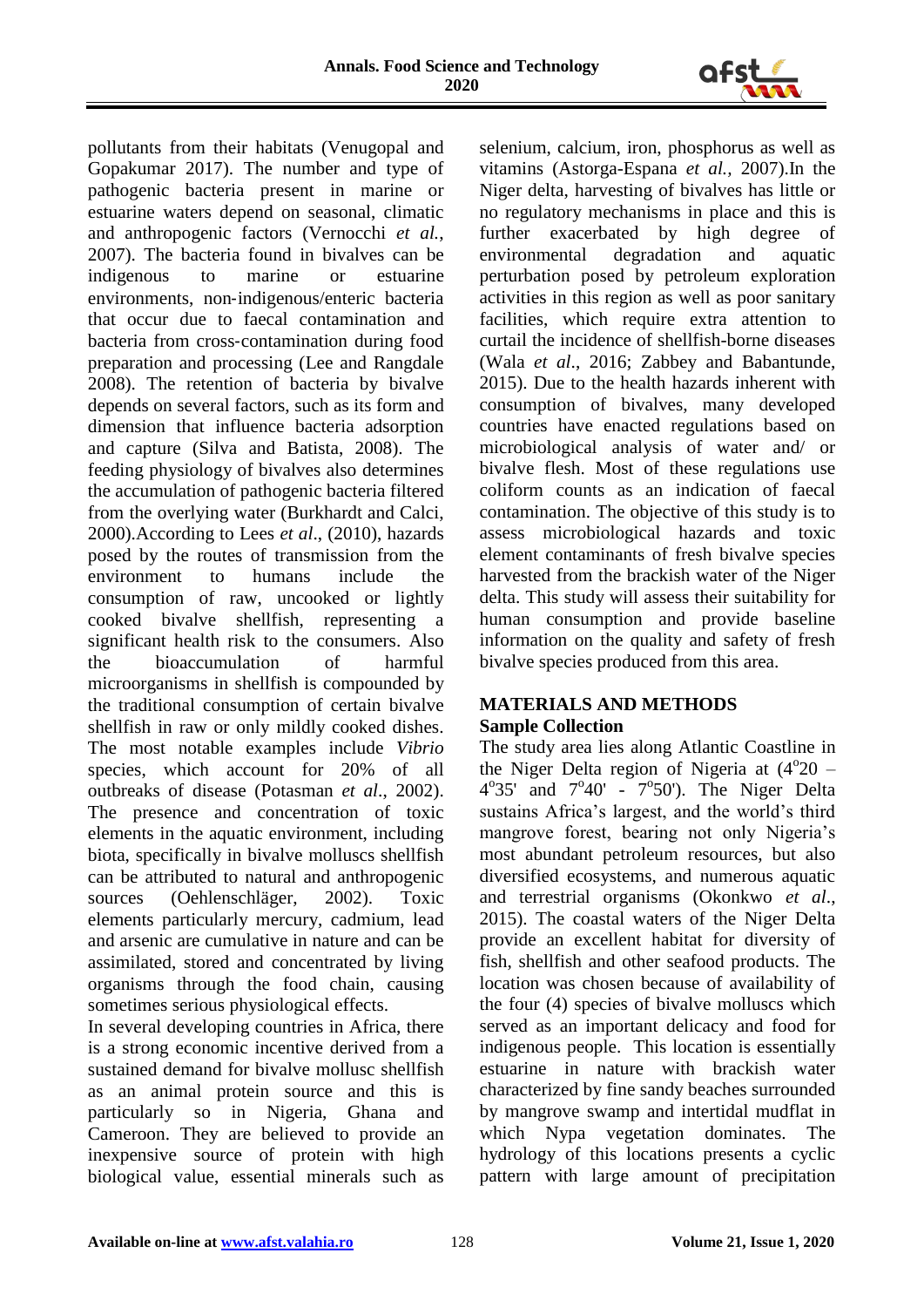

(rainfall) and tidal interplay with annual rainfall level of about 2500mm, an average humidity level of over 85% and the temperature range of  $18-30^{\circ}$ C. This coastal environment suffers from environmental degradation occasioned by exploration and production of petroleum, liquefied natural gas production and spillage of petroleum products.

## **Sample preparation and Treatments**

At the laboratory, the bivalves were promptly cleaned of incrustations, washed in distilled water to remove all dirt. Samples were shucked with sterile scapel to extract the flesh and intravalvular fluid into sterile container. The extracted tissues were homogenized for 60s in a stomacher (Sewad Laboratory Stomacher 400, England) and a portion taken for microbiological analysis while the other portion were stored at  $-20^{\circ}$ C in a scan frost deep freezer for various toxic element analysis.

## **Microbiological Analysis**

Microbiological analysis includes enumeration and isolation of pathogenic microorganism in fresh bivalve tissues. For the purpose of this study, microorganisms indigenous to marine or estuarine environment and those from faecal contamination or enteric origin were assessed. The total viable count or aerobic plate count were carried out using the Pour Plate Method as outlined by Hatha *et al*. (2005). The method of Food and Drug Administration (FDA) as outlined by Feng *et al*., (2002) was used for enumeration of *E coli*. The isolation and enumeration of *Salmonella* spp. and *Shigella* spp. were carried out using a selective and differential medium, Salmonella-Shigella Agar. *Salmonella* do not ferment lactose but produce hydrogen sulphide resulting in colonies appearing colourless but black in centres while *Shigella* spps do not ferment lactose or produce hydrogen sulphide hence the colour appears colourless on the media. Analysis for *Vibrio parahaemolyticus* and *Vibrio cholerae* were performed according to the ISO/TS 21872-1 method (ISO 2007). The green characteristic colonies were presumptively selected as *Vibrio parahaemolyticus* while yellow characteristics

colonies were selected as *V. cholerae*. Enumeration of *Listeria monocytogenes* was done according to the method of ISO11290-1 (ISO 2004). Morphological, physiological, biochemical and other confirmatory tests were carried out on the isolates to ascertain the organisms.

## **Analysis for Toxic element contaminants of bivalve**

The levels of toxic element present in the bivalve samples were determined using a Perkin – Elmer model 3030 Atomic Absorption spectrophotometer (AAS) at their respective lamp and wavelength. Standard stock solution of the element to be analysed were prepared, diluted to the corresponding working standard solution for recovery experiment according to the methods as outlined by Onwuka (2018). The wet ashing method as outlined by Onwuka (2018), was used to determine the concentration of toxic element in the bivalve samples. The method of preparation and digestion procedure as outlined by AOAC (2010) for biological sample was also employed.

## **Assessment of bioaccumulation factor**

Bioaccumulation factor (BAF) is multipliers used to estimate concentrations of chemicals that can accumulate in tissues through any route of exposure (Benson *et al*., 2011). It can also be referred to as bioconcentration factor (BCF) for aquatic invertebrates. The BCF of the bivalve samples for specific toxic elements at the study location were determined for different bivalve samples as the ratio of the concentration of heavy metal in animal tissue to that of concentration of heavy metal in water sample.

# **Data Analysis**

All the analyses were carried out in triplicate and the experimental data generated were statistically analyzed using one way analysis of variance (ANOVA) using SPSS version 16.0. Duncan multiple range test was used to separate the means at  $p<0.05$  significant differences.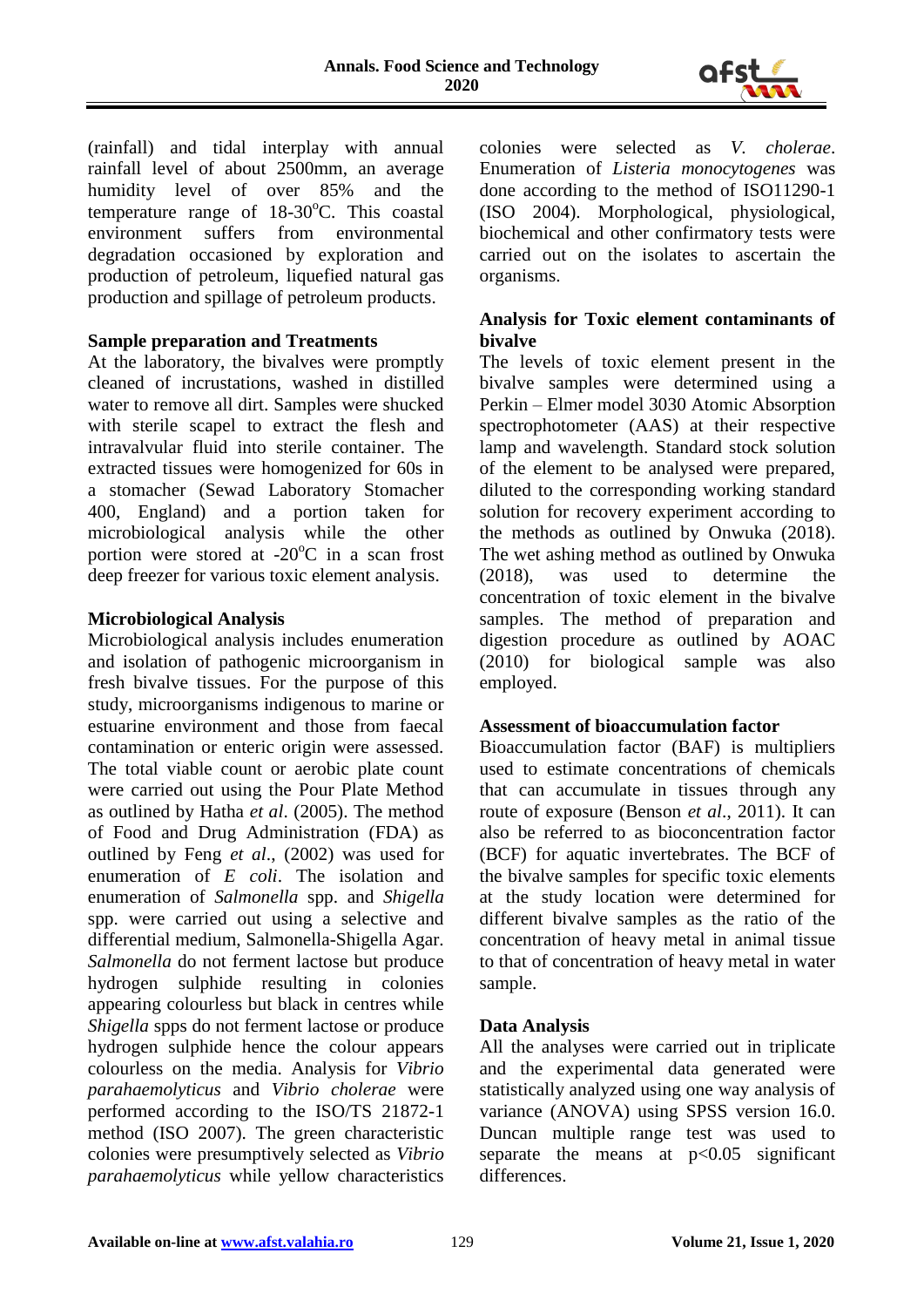

## **RESULTS AND DISCUSSION Microbiological Hazards in bivalve shellfish**

Microbiological hazards in surface water and bivalve mollusc shellfish from Iko brackish water (Table 1) indicates a total viable counts (TVC) ranging from3.48-3.85 log cfu/g. There was no significant difference (P>0.05) between the TVC for bloody cockle and knife clam as well as between donax clam and mangrove oyster. However, significant difference (P<0.05) existed between TVC for the surface water sample and bivalve mollusc samples. The highest value for *Vibrio cholerae* (3.30 log cfu/g) was isolated in bloody cockle followed by donax clam (3.10 log cfu/g) while the surface water sample had the least value of 2.10 log cfu/L. *Vibrio cholerae* was not detected in knife clam while *Vibrio parahaemolyticus* was not also isolated in knife clam and mangrove oyster. *Salmonella* spp. was isolated from the surface water and all the bivalve shellfish samples while *Shigella* spp. was not isolated in mangrove oyster. The highest count for *Salmonella spp.* and *Shigella spp.* were noted in mangrove oyster (3.30 log cfu/g) and bloody cockle (3.11 log cfu/g) respectively. *Listeria monocytogenes* was not isolated in the brackish water, donax clam and mangrove oyster. *E coli* was isolated in all the samples analysed. The highest counts were observed in brackish water samples. But values indicated no significant difference in the *E coli* counts between that of brackish water and all the bivalve shellfish samples under investigation. The cumulative microbiological hazards indicated that bloody cockle had the highest hazards loads followed by knife clam while donax clam accumulated the least microbiological hazard load. Bioaccumulation of harmful micro-organisms in bivalve molluscs has been attributed to various outbreaks of bivalve – associated infections globally. The threats posed by microbial hazards are compounded by traditional consumption of certain bivalve species in raw or mildly cooked dishes. The total viable count (TVC) gives a quantitative estimate of both viable and non-viable cells in bivalve tissues. As regard to current legislation, the TVC for

bivalve molluscs harvested from the Niger Delta coastal waters were lower than the recommended limit (5.7 log cfu/g) for a good quality fresh bivalve molluscs as outlined by the centre for food safety and applied nutrition (CFSAN, 2003) of the US Food and Drug Administration. The TVC recorded in his present study was similar to values obtained by Anaclato *et al* (2013) in Portugal. *Vibrios* are primarily associated with estuarine and coastal marine environment. *Vibrio* cholerae and *Vibrio parahaemolyticus* have been implicated in food poisoning associated with seafood consumption especially from countries with high ambient temperature and where shellfish are consumed raw (Lee and Rangdale, 2008). The *Vibrios* are involved in the transmission and epidemiology of disease leading to outbreaks at endemic epidemic and pandemic levels (Goel *et al.,* 2010). Microbiological standard for shellfish as outlined by FDA (2009), indicated that *Vibrio choleae* should be absent in seafood for human consumption while the count of *Vibrio parahaemolyticus* should not exceed 1000 cfu/g. *Salmonella* and *Shigella* are non-indigenous/enteric bacteria that occur due to faecal contamination of the estuarine waters. These enteric pathogens from the polluted environment can enter the bivalve during feeding where sea water is being filtered into their gut. Consumption of bivalve with these bacteria usually results in infectious diseases such as typhoid fever and other serious salmonellosis in case of *Salmonella*  spp. and bacillary dysentery or shigellosis in the case of *Shigella* spp. (Potasman *et al.,* 2002). From the public health point of view, the current legislation (FDA 2009) requires total absence of *Salmonella* and *Shigella* spps in 25g of bivalves so as to ensure safe product. *Listeria monocytogenes* is indigenous to marine environment and can be present in bivalve eaten raw or fermented. *L monocytogenes* have been implicated as a causative agent in invasive listeriosis, meningitis and febrile gastroenteritis (Lee and Rangdale, 2008). *E. coli* is an enteric bacteria which is usually used as an indicator of food safety and sanitary conditions.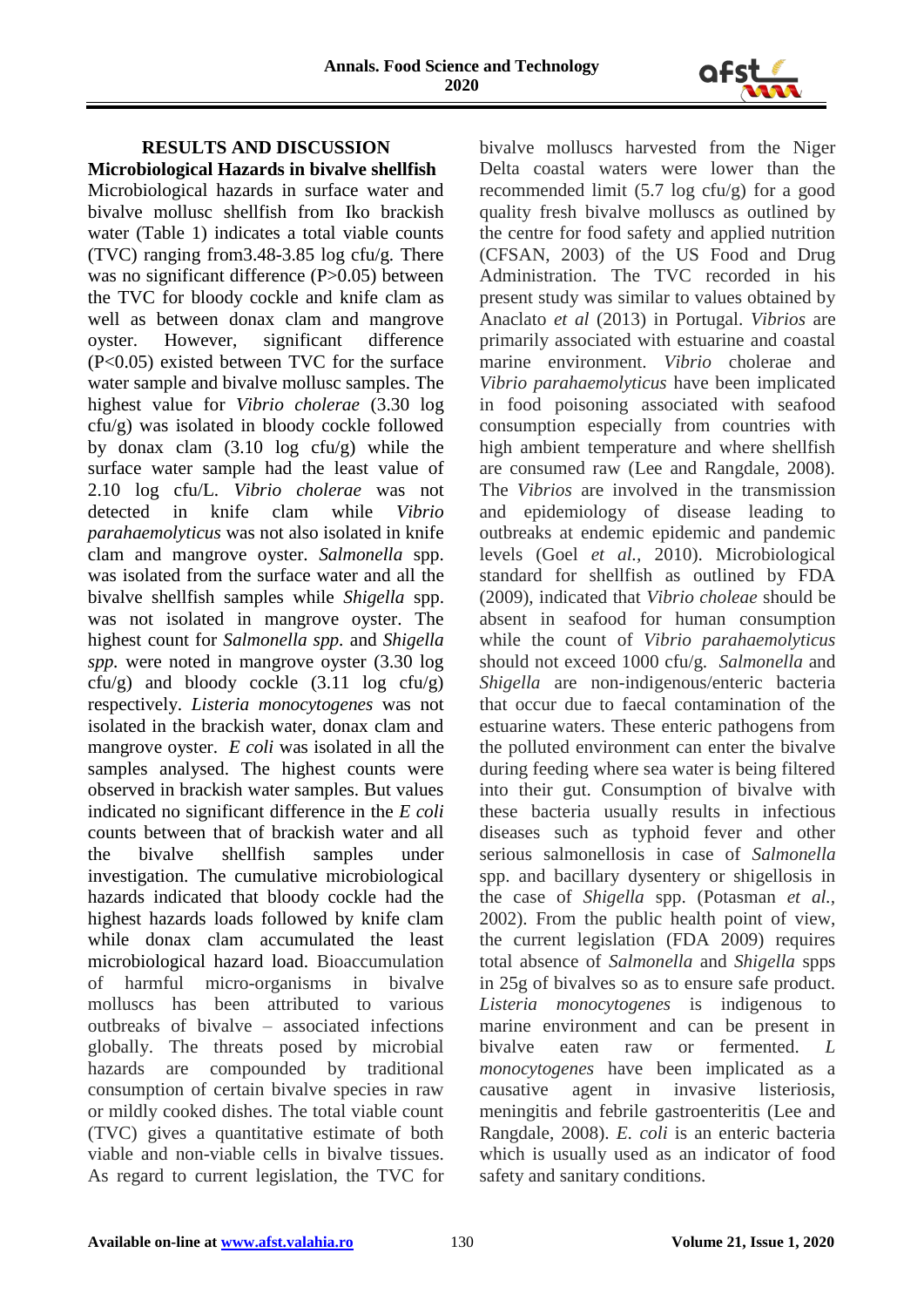

| Microbiological             | <b>SW</b>                    | Bivalve species       |                              |                            |                      | Pr>samples | Significant |
|-----------------------------|------------------------------|-----------------------|------------------------------|----------------------------|----------------------|------------|-------------|
| isolates                    |                              | BC                    | DC                           | <b>KC</b>                  | <b>MO</b>            |            |             |
| Total Viable count<br>(TVC) | $3.48 \pm 0.16^c$            | $3.85 \pm 0.12^a$     | $3.70 \pm 0.05^{\rm b}$      | $3.80 \pm 0.01^{\text{a}}$ | $3.64 \pm 0.04^a$    | < 0.0001   | Yes         |
| Vibrio cholerae             | $1.10 \pm 0.02$ <sup>d</sup> | $3.30 \pm 0.04^a$     | $1.26 \pm 0.17$ <sup>c</sup> | <b>ND</b>                  | $2.64 \pm 0.04^b$    | 0.003      | Yes         |
| Vibrio<br>parahaemolyticus  | $2.23 \pm 0.02^b$            | $3.02 \pm 0.18^a$     | $3.01 \pm 0.35^{\text{a}}$   | ND                         | ND                   | < 0.001    | Yes         |
| Salmonella spp              | $2.43 \pm 0.02^b$            | $2.10\pm0.02^{\circ}$ | $2.10 \pm 1.83$ <sup>c</sup> | $3.23 \pm 0.15^a$          | $3.30 \pm 0.09^a$    | < 0.001    | Yes         |
| Shigella spp<br>Listeria    | $1.15 \pm 0.01$ <sup>d</sup> | $3.11 \pm 1.01^a$     | $1.80 \pm 0.05$ <sup>c</sup> | $2.83+0.16^b$              | ND                   | < 0.001    | Yes         |
| monocytogenes               | <b>ND</b>                    | $1.02 \pm 0.02^b$     | <b>ND</b>                    | $3.02 \pm 0.01^a$          | <b>ND</b>            | < 0.001    | Yes         |
| Echerichia coli             | $3.14 \pm 0.05^{\text{a}}$   | $3.13 \pm 0.16^a$     | $3.04 \pm 0.13^{\text{a}}$   | $2.97 \pm 0.13^{\text{a}}$ | $2.86 \pm 0.13^{ab}$ | 0.2321     | No.         |

#### **Table 1. Microbiological hazards (Log cfu/g) isolated from the surface water and bivalve species**

\*Values are Means  $\pm$  SD of triplicate determination. Means in the same row with different superscript are significantly different at  $(P \le 0.05)$ .

SW=Surface water; BC=Bloody cockle; DC= Donax clam; KC= Knife clam; MO=Mangrove oyster. ND= Not Dectected

The presence of this bacterium in food therefore serves as indicator of the present pathogenic micro organisms. *E. coli* was detected in all bivalve samples analysed indicating that contamination is associated with human activities as the major source of pollutants in this area. The result from this study was similar to the findings observed by Udoh *et al.,* (2017) on fresh water clam from Cross River, in Nigeria. *E. coli* have been implicated in acute diarrheas and gastroenteritis particularly serotypes such 0148, 0157 and 0124. According to FDA (2009), *E-coli* in bivalve should equal or less than 230MPN/100g and it was observed that the result from this study exceeded the standard. Therefore, in this study, bivalve molluscs harvested from the coastal waters of the Niger Delta are not considered to be safe for human consumption without any treatment or proper coking time. This is due to high accumulation of pathogenic bacteria which posed serious health risk to the consumers.

## **Toxic Element contaminants in bivalve shellfish**

The results obtained from instrumental analyses of surface water and bivalve shellfish samples for toxic elements indicated significant differences  $(p<0.05)$  in the concentrations of lead, cadmium, arsenic and mercury (Table 2). Lead concentration was highest in donax clam (0.94 mg/kg) followed by knife clam. The concentration of lead was within the acceptable limits as outlined by EC, (2006) and FDA, (2009). The highest concentration of cadmium (9.80 mg/kg) was noted in bloody cockle followed by knife clam with 5.53mg/kg. The concentration of cadmium in bloody cockle, knife clam and mangrove oyster were higher than the safety limits as shown in Table 2. Arsenic and mercury were present in the bivalve and surface water samples but that of mercury was within the acceptable limit for molluscian shellfish. The accumulation pattern of toxic elements indicated that bloody cockle had the highest cumulative toxic element concentration of 10.18mg/kg followed by knife clam 6.24mg/kg while donax clam (2.71) mg/kg had the least concentrations of toxic element contaminants. The concentrations and levels of accumulation of toxic elements by bivalve samples in the study area clearly revealed that bivalve shellfish are differentially selective for a range of toxic element and these variations might be influenced by a number of intrinsic (e.g size, age, and sex) and extrinsic factors (e.g metal speciation, temperature and salinity).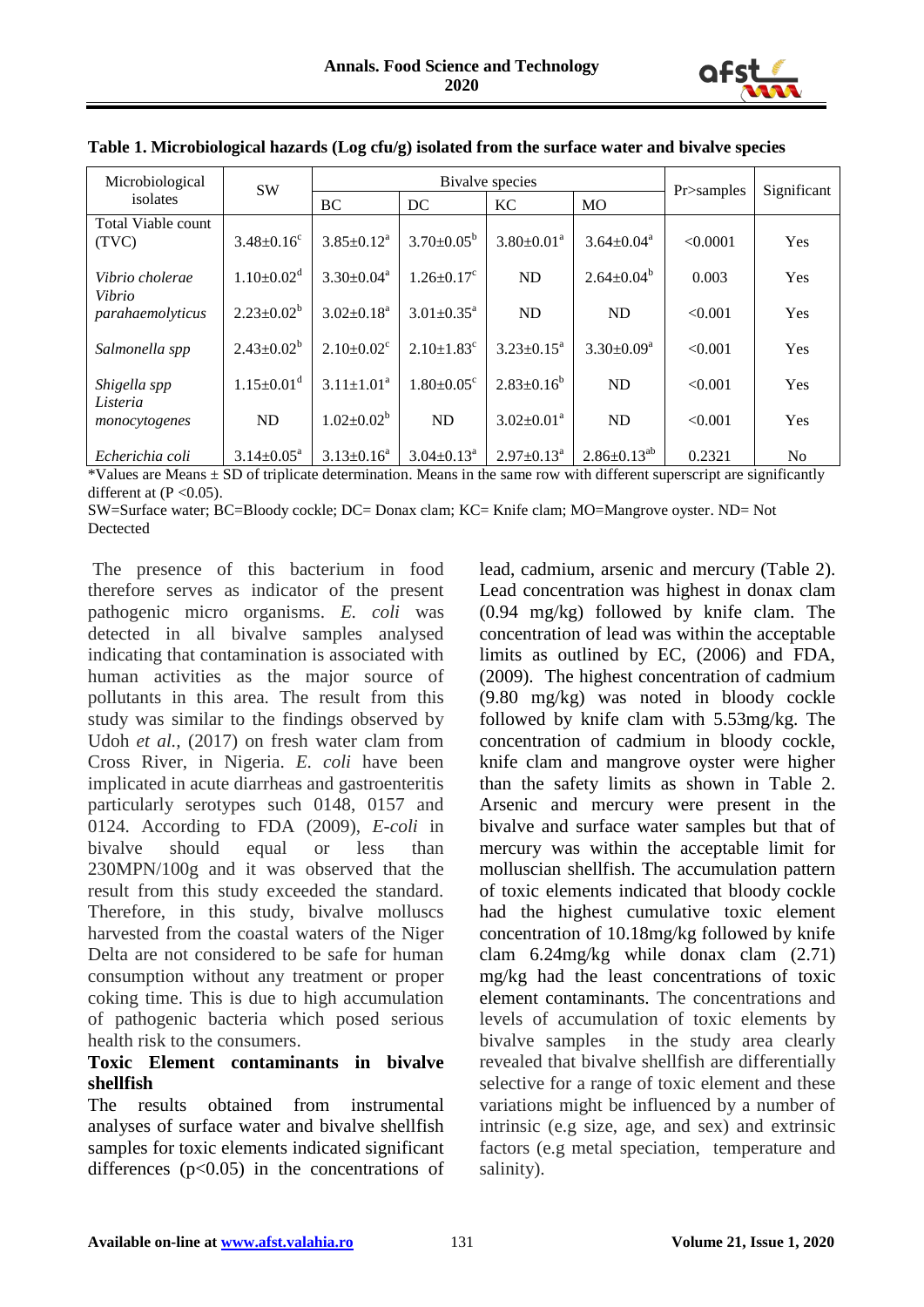

| Toxic elements | <b>SW</b>                     |                              | EC,<br>2006                  | FDA,<br>2009                 |                              |     |       |
|----------------|-------------------------------|------------------------------|------------------------------|------------------------------|------------------------------|-----|-------|
|                |                               | <b>BC</b>                    | DC                           | KC.                          | <b>MO</b>                    |     |       |
| Lead $(Pb)$    | $0.005 \pm 0.02^e$            | $0.18 \pm 0.02$ <sup>d</sup> | $0.94 \pm 0.03^{\text{a}}$   | $0.51 \pm 0.08^b$            | $0.25 \pm 0.04$ <sup>c</sup> | 1.5 | 1.7   |
| Cadmium (Cd)   | $0.026 \pm 0.03^e$            | $9.80 \pm 0.05^{\text{a}}$   | $1.75 \pm 0.01$ <sup>d</sup> | $5.53 \pm 0.15^b$            | $4.25 \pm 0.04$ <sup>c</sup> | 1.0 | $3-4$ |
| Arsenic (As)   | $0.003 \pm 0.02^e$            | $0.05 \pm 0.01^{\text{a}}$   | $0.01 \pm 0.01^b$            | $0.07 \pm 0.01$ <sup>a</sup> | $0.01 \pm 0.01$ <sup>b</sup> |     |       |
| Mercury (Hg)   | $0.001 \pm 0.01$ <sup>c</sup> | $0.15 \pm 0.01^{\text{a}}$   | $0.01 \pm 0.01$ <sup>d</sup> | $0.13 \pm 0.10^b$            | $0.07 \pm 0.01$ <sup>c</sup> | 0.5 | 1.0   |

**Table 2. Toxic Element concentrations in the surface water (mg/L) and bivalve species (mg/kg)**

\*Values are Means  $\pm$  SD of triplicate determination. Means in the same row with different superscript are significantly different at  $(P < 0.05)$ .

SW=Surface water; BC=Bloody cockle; DC= Donax clam; KC= Knife clam; MO=Mangrove oyster

Also, the concentration of toxic elements in the tissue of marine invertebrates depends on the accumulation strategy adopted by each species for each element (Sarker *et al*., 2008). This strategy results from net differences between rate of absorption and excretion of elements, the permeability of the body surface, and the nature of the food and the efficiency of the osmo regulatory system present (Benson *et al.,* 2017). Bivalve molluscs have been extensively used as a model organisms in environmental studies of water quality and biomonitoring agent hence the results from this study reflects the level of contamination of the Niger Delta environment as well as the safety of bivalve molluscs consumed in this area. According to FAO (2003), lead concentration above acceptable limits 1.5mg/kg in bivalve tissue is unacceptable and can pose health risk to the consumers. Cadmium concentration above legal limit as well as the present of arsenic in the tissue of bivalve mollusc is dangerous to the health of the consumers. The concentration of toxic elements in the tissue of bivalve molluscs from this study were higher when compared to values reported by Edoghotu *et al.,* (2005) at B/Dere in Ogoni land. The values are also lower when compared with the values reported by Sarkar *et al.,* (2008), in bivalve molluscs at Sunderban mangrove Wetland at Bay of Bengal in India. Toxic elements are assimilated, stored and concentrated by living organisms through food chain causing serious

toxic effect to humans. The toxicity of those elements are due to their ability to replace other metals in the active sites of enzymes, form complexes and precipitates with enzyme metals or other groups involve in metabolism, catalyzes the breakdown of essential metabolites as well as combined with membranes, thereby altering their permeability and hindering other elements in their electrochemical functions in human system (Burger and Gochfield, 2005; Oehlenschlager, 2002 and FAO, 2003).The discharged effluents alongside the activities such as artisanal refining of petroleum product and pipeline vandalization has negatively affected the environment resulting in elevated toxic element concentrations in seafood from these locations which raised serious concern about their safety for human consumption.

#### **Trace metal accumulation based on bioconcentration factor**

The bioconcentration factor (BCF), computed for bivalve shellfishis presented in Table 3. The results show a more significant increase in trace metal levels in bivalve shellfish samples than in the surface or brackish water samples. BCF values for trace metals in bivalve shellfish increases as the concentration of the toxic elements increased in the bivalve samples. Relatively high concentration factors were observed for Cd; bloody cockle (376.9), Knife clam (212.7), mangrove oyster (163.5). Enhanced bioconcentration factors for these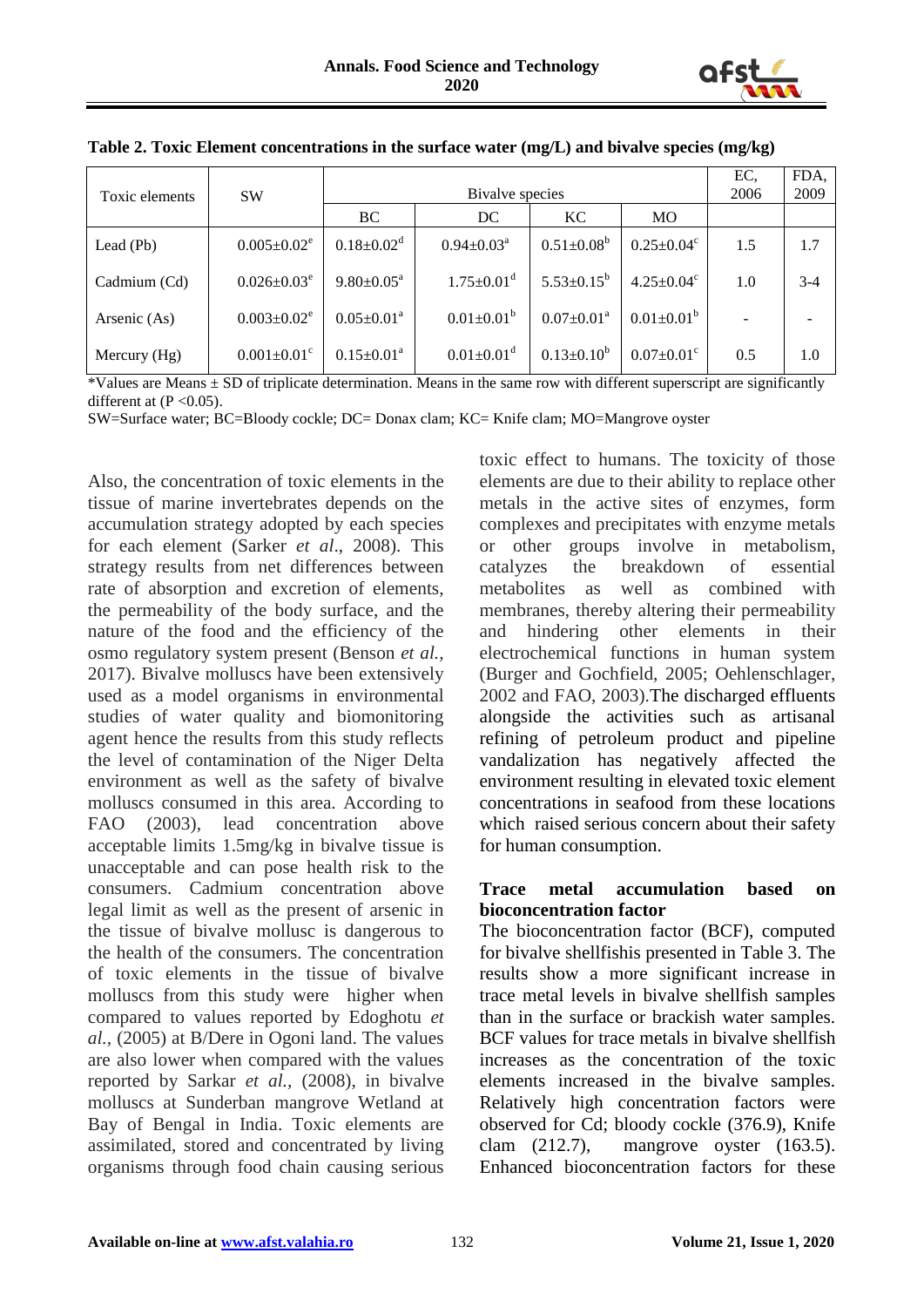

toxic elements in tissues of bivalve shellfish show that the organisms may serve as good bioindicators for monitoring metals in polluted aquatic ecosystems. However, BCF values found for Pb and Cd were comparatively higher than those of As and Hg. This may suggest that bivalve shellfish retains more Pb and Cd than other toxic elements in the aquatic ecosystem. According to Benson *et al*., (2017), Oysters and mussels, which have been reported to accumulate Cd in their tissues at up to 100,000 times levels observed in water environments where they live. Such toxic element accumulation levels in bivalve shellfish found in the present study complement the reports that the concentration of toxic elements in the tissue of marine invertebrates depends on the accumulation strategy adopted by each species for each element (Sarker *et al*., 2008). Therefore, our results indicate that bivalve shellfish serves as a sentinel organism for the biomonitoring of toxic elements in fresh water ecosystems

**Table 3. Toxic Element accumulation levels in bivalve tissue based on bioconcentration factor**

| <b>Toxic</b>    | <b>Bivalve species</b> |       |       |       |  |  |
|-----------------|------------------------|-------|-------|-------|--|--|
| elements        | <b>BC</b>              | DC    | KС    | MО    |  |  |
| Lead (Pb)       | 36.0                   | 188.0 | 102.0 | 50.0  |  |  |
| Cadmium<br>(Cd) | 376.9                  | 67.3  | 212.7 | 163.5 |  |  |
| Arsenic (As)    | 16.7                   | 3.3   | 23.3  | 3.3   |  |  |
| Mercury<br>(Hg) | 150.0                  | 10.0  | 130.0 | 70.0  |  |  |

BC=Bloody cockle;

DC= Donax clam;

KC= Knife clam;

MO=Mangrove oyster

## **CONCLUSION**

The consumption of bivalve molluscs from the Niger Delta coastal waters posit or exemplify the conflict between food benefits and risks. This is because of the accumulated hazardous

substances due to anthropogenic activities which tend to undermine the nutritional and health benefits derived from bivalve consumption. Bivalve shellfish samples harvested from the brackish water if Iko Town were loaded with both indigenous marine bacteria vibrios (*Vibrio cholera* and *Vibrio parahaemolyticus*), *Listeria monocytogenes* and enteric bacteria *Salmonella spps, Shigella spp.* and *E. coli*. The bacteria count of each bivalve samples was higher than the limit stipulated by FDA for shellfish quality. Therefore, the bivalves samples harvested from the locations are not considered safe for human consumption without any further treatment or proper processing. This will help reduce the levels of pathogenic bacteria which may pose health risk to the consumers. The concentrations and level of accumulation of toxic elements by bivalve samples revealed that bivalve molluscs are differentially selective for a range of toxic element and their concentration depends on the accumulation strategy adopted by each species for a particular element. Lead concentration was within the acceptable FAO limit of 1.5mg/kg while cadmium, and the present of arsenic were above their acceptable limit in food which are likely to pose health risk to bivalve consumers. This may be attributed to large effluent discharge from petrochemical companies, artisanal refining of petroleum product as well as vandalization and spillage of petroleum product in the Niger Delta. The accumulation pattern and tissue burden of bivalve shellfish samples indicated that microbiological hazards and toxic element contaminants were higher in bloody cockle and knife clam when compared to donax clam and mangrove oyster. Also, BCF values for trace metals in bivalve shellfish increases as the concentration of the toxic elements increased in the bivalve samples. The bioconcentration factor for cadmium was higher when compare to other elements while bloody cockle and knife clam were better bioindicators for environmental monitoring. From these findings it is unlikely that bivalve-related infection in the Niger Delta is lacking but it is rather underreported.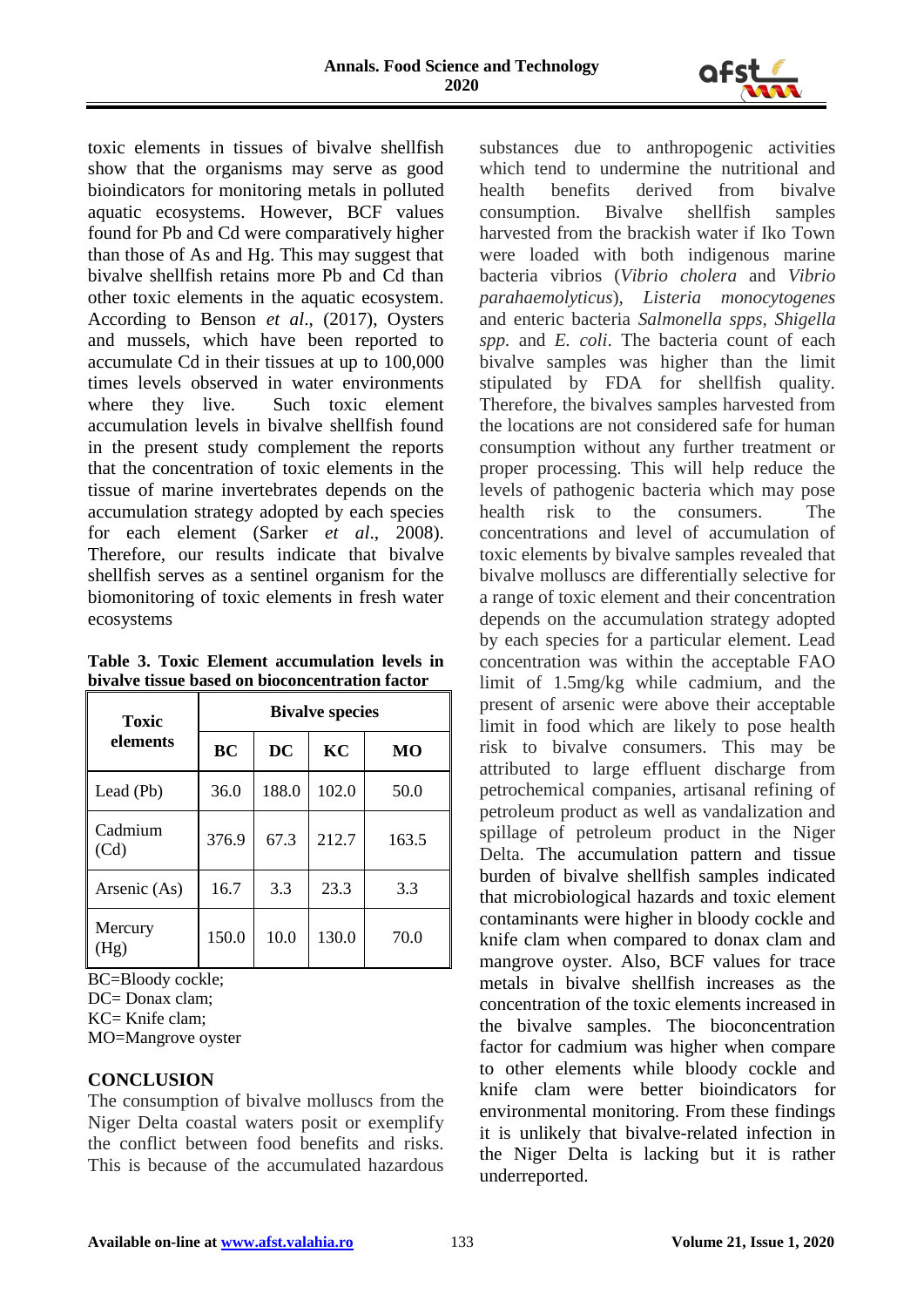

#### **REFERENCES**

- [1]. Anacleto, P., Pedro, P. Nunes, M. L., Rosa R, and Marques, A., (2013). Microbiological composition of native and exotic clams from Tagus estuary: Effect of season and environmental parameters. *Marine Pollution Bulletin*. 74 116–124.
- [2].AOAC (2010). Official methods of analysis of Association of Official Analytical Chemist. Washington DC. USA.
- [3].Astorga-Espana, M. S., Rodriguez-Rodriguez, E. M. and Diaz-Romero C. (2007). Comparison of Mineral and Trace element concentration in two Mollusus from the Srait of Magellan (Chile). *Journal Food composition and analysis* 20 (3-4): 273-279.
- [4].Benson, N.U., Anake, W, U., Essien, J. P., Enyong, P., and Olajire. A. A. (2017). Distribution and Risk Assessment of Trace Metals in *Leptodius exarata*, Surface water and Sediments from Douglas Creek in the Qua Iboe Estuary. *Journal of Taibah University for Science* 11; 434–449.
- [5].Burger, J. and Gochfeld, M., (2005). Heavy metals in commercial fish in New Jersey *Environmental Research*, 99: 403-412.
- [6].Burkhardt, W. I, and Calci, K.R. (2000). Selective accumulation may account for shellfish associated viral illness. *Applied and Environmental Microbiology,* 66(4): 1375–1378
- [7].CFAN(2003) Centre for Food Safety and Applied Nutrition.. National Shellfish Sanitation Program. Guide for the control of molluscan shellfish, 357- 359.
- [8].EC (2006). European Commission Regulation (EC) No 1881/2006. Setting maximum levels for certain contaminants in foodstuffs.*OfficialJournal of the European Union,* L364: 5–24.
- [9].Edoghotu A. J., Onwuteaka J., Friday U., A. O. F. Wokoma and F. G. Bob-Manuel. (2015). Heavy metals contamination of the sessile bivalve, *Crassostrea gasar* (mangrove oyster) in post oil spilled brackish water creek of the Niger Delta, Nigeria. *Annals of Biological Research,*6 (11): 72- 77.
- [10].FAO (2003). Review of the State of World Aquaculture.Inland Water Resources and Aquaculture Services.*FAO Fisheries Circular*, 886: 1-95.
- [11].FDA (2009). Food Drugs Administration National Shellfish Sanitation Program guide for the control of molluscan shellfish 2007 revisions. Available at: http://www.cfsan.fda.gov/;ear/nss4-toc.html. Accessed: November, 2018.
- [12].Feng, P., Weagant, S.D., Grant, M.A. (2002). Enumeration of *Escherichia coli* and the coliform bacteria. *In:* Bacteriological Analytical Manual. US Food and Drug Administration (FDA). Available at [http://www.fda.gov/Food/FoodScienceResearch/Lab](http://www.fda.gov/Food/FoodScienceResearch/LaboratoryMethods/ucm064948)

[oratoryMethods/ucm064948.](http://www.fda.gov/Food/FoodScienceResearch/LaboratoryMethods/ucm064948) Accessed 08 May 2018.

- [13].Goel A. K., Jain M., Kumar P., and Jiang S. C.,(2010) Molecular characterization of *Vibrio cholerae* outbreak strains with altered El Tor biotype from southern India. *WorldJournal of Microbiology and Biotechnolog*y 26 (2):281-287.
- [14].Hatha, A. A. M., Christi, K. C., Singh, R. and Kumar, S.(2005). Bacteriology of the fresh water bivalve clam *Batissaviolacea* (Kai) sold in the Suva market. *The South pacific Journal of Natural Science*, 23: 48-50.
- [15].Huss, H. H., Ababouch, L., Gram, L. (2003). Assessment and management of seafood safety and quality. Fisheries technical paper 444. Food Agriculture Organization of the United Nations (FAO) Rome, Italy.
- [16].ISO (2004). Microbiology of food and animal feeding stuffs. Horizontal method for the detection and enumeration of *L. monocytogenes*. Part 1: Detection method.
- [17].ISO (2007). Microbiology of food and animal feeding stuffs – horizontal method for detection of potentially entropathogenic *Vibrio Spp* -Part 1: Detection of *Vibrio parahaemolyticus* and *Vibrio cholerae*. P. 26.
- [18].Lee, R.J., Rangdale, R.E., Croci L., Hervio‐Heath, D., Lozach, S. (2008).Bacterial Pathogens in Seafood.*In:* Børresen, T. (Ed.), *Improving seafood products for the consumer.* Woodhead Publishing Series in Food Science, Technology and Nutrition No. 158, 70 pp.
- [18].Lees (2000). Viruses and bivalve shellfish. *International Journal of Food Microbiology* 59 (1- 2) 81-116.
- [19].Okonkwo, C.N.P.; Kumar, L.; Taylor, S. (2015). The Niger DeltaWetland Ecosystem: What Threatens It and Why ShouldWe Protect It?.*Afr. J. Environ. Sci. Technol*., 9, 451–463.
- [20].Onwuka G. I. (2018). *Food Analysis and Instrumentation- Theory and Practice*.2nd Edition. Naphtali Prints, Somolu Lagos, Nigeria.
- [21].Orban, E., Di Lena, G., Nevigato, T., Casini, I., Marzetti, A., Caproni, R.( 2002). Seasonal changes in meat content, condition index and chemical composition of mussels (*Mytilus galloprovincialis*) cultured in two different Italian sites. *Food Chemistry,*77(1), 57–65.
- [22].Potasman, , 1., Paz, A. and Odeh, M. (2002). Infectious Outbreaks Associated with Bivalve Shellfish Consumption: A Worldwide Perspective. *Clinical Infectious Diseases*35:921–928
- [23].Sarkar, S. K., Cabral, H. Chatterjee, M. Cardoso, I. Bhattacharya, A., Satpathy, K. K., Alam, and M. A. (2008).Biomonitoring of heavy metals using the bivalve mollusks in Sunderban Mangrove Wetland, Northeast Coast of Bay of Bengal. (India): Possible Risks to Human health. *Clean* 36 (2): 187-194.